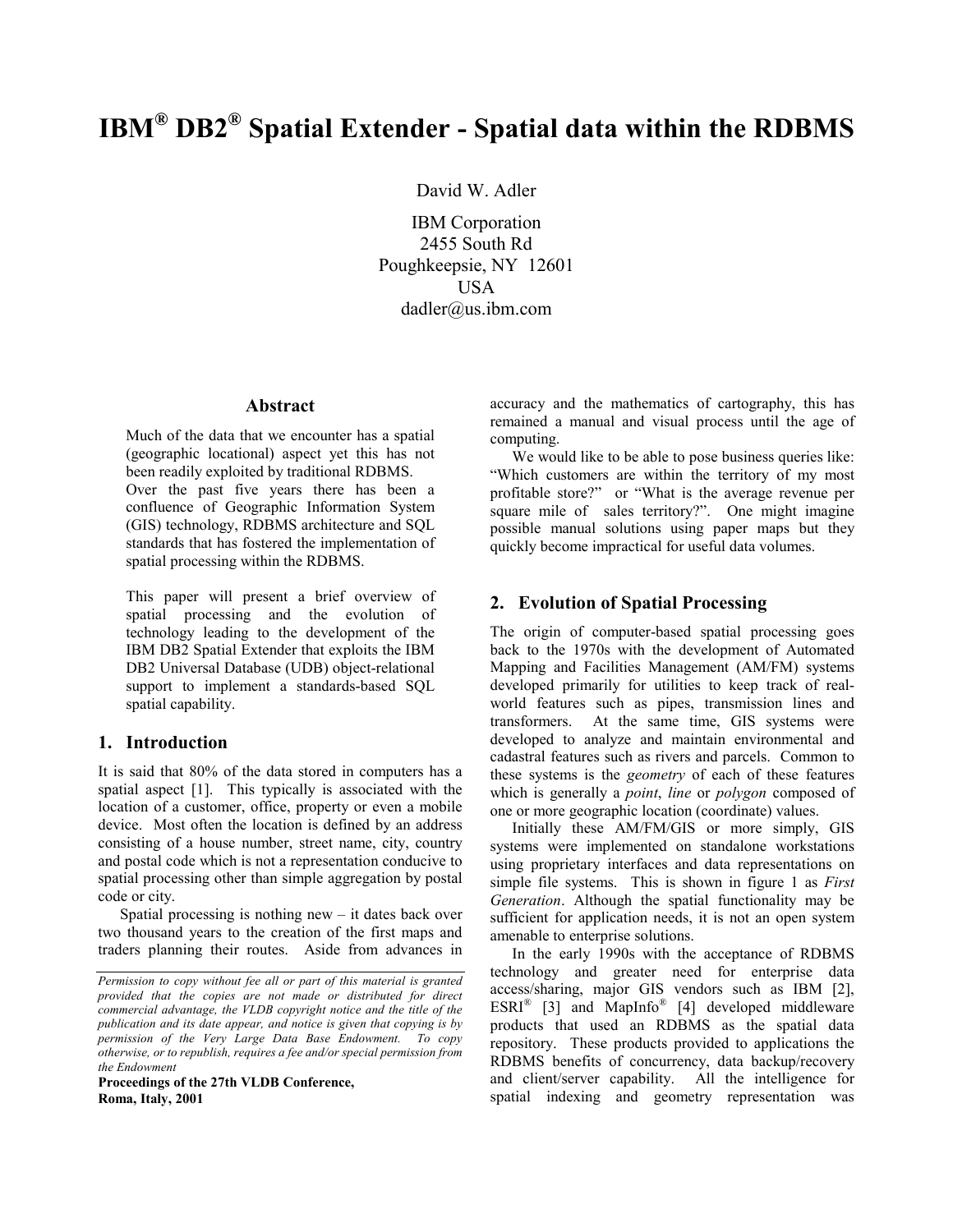embedded in the middleware that was constrained to use basic SQL operations and generic datatypes such as Integer or BLOB. A disadvantage is that applications are still constrained to a proprietary GIS API. This is referred to as *Second Generation*.

The customer demand for interoperable solutions not dependent on proprietary APIs and for business applications that could exploit the full RDBMS capability has lead to the development of *Third Generation* systems. These systems move primary data management into the database and use expanded standard SQL to operate on the data. This is discussed later in the context of *SQL and Spatial Standards*.

#### *First Generation:*







**Fig 1: Evolution of GIS environments** 

## **3. Spatial Data**

The creation of spatial data has been a very high-cost process involving largely manual data conversion from paper maps or survey information, especially when high precision (meter or sub-meter) is required as is the case for utility and cadastral applications. The cost inhibited many business applications that didn't require this degree of precision but had no other source of data.

The breakthrough in the cost and availability of spatial data for business applications came through the involvement of the public sector, the availability of lowcost, reasonable accuracy GPS devices and the development of geocoding technology.

In order to meet mandated governmental tasks such as census taking and map production, national governments have born the cost of developing spatial representations of census blocks, political districts, cities, states, highways, and street addresses. United States Census Bureau has made much of this available at nominal cost through the TIGER [5] data. The private sector has added value by offering TIGER data derivatives in common spatial data formats and enhanced data validation. Other national spatial data infrastructures and public/private sector cooperation are making spatial data increasingly available

on a worldwide basis. Current GPS devices allow businesses to collect additional spatial data at very low cost with approximately 10-meter precision.

Geocoding is the process of algorithmically converting a street address to a spatial location by referencing spatial street data that has associated address range information for each street segment. Numerous vendors have provided geocoders for countries that have consistent street addressing schemes. The value of geocoders include:

- 1. Exploitation of existing databases containing addresses as spatial data sources.
- 2. Correction of inconsistently represented addresses ('street' vs 'st' vs 'str').
- 3. Reduction of storage required by only storing street segments and not every known address.

## **4. SQL and Spatial Standards**

Each GIS vendor has defined it's own proprietary representation for spatial data. National governmental organizations have defined 'standard' representations for spatial data that for the most part have not been widely accepted. The result has been that application developers have had great difficulty integrating data from different sources and could not provide applications independent of specific GIS vendor interfaces.

The Open GIS Consortium (OGC) was founded in 1994 with the mission "to deliver spatial interface specifications that are openly available for global use." The OGC is composed of approximately 200 members from industries, governmental agencies and academia who work together in a consensus process. For our consideration here, the "OpenGIS<sup>®</sup> Simple Features Specification for SQL" [6] is of critical importance. This specifies an object model for the implementation of spatial datatypes and operations in the SQL RDBMS environment. The OGC also operates a specification conformance process that has been used to certify the implementation of this specification by leading GIS tool and database vendors.

The ISO (International Organization for Standardization) is the authoritative body producing SQL standards implemented by RDBMS vendors. There are two standards of particular importance to spatial processing:

- 1. *SQL99* [7] that provides a mechanism for the creation of user-defined types in the SQL environment. This is a prerequisite for the definition of a spatial object model.
- 2. *SQL/MM Spatial* [8] which is closely based on the "OpenGIS® Simple Features Specification for SQL", providing the same functionality but as a recognized international standard.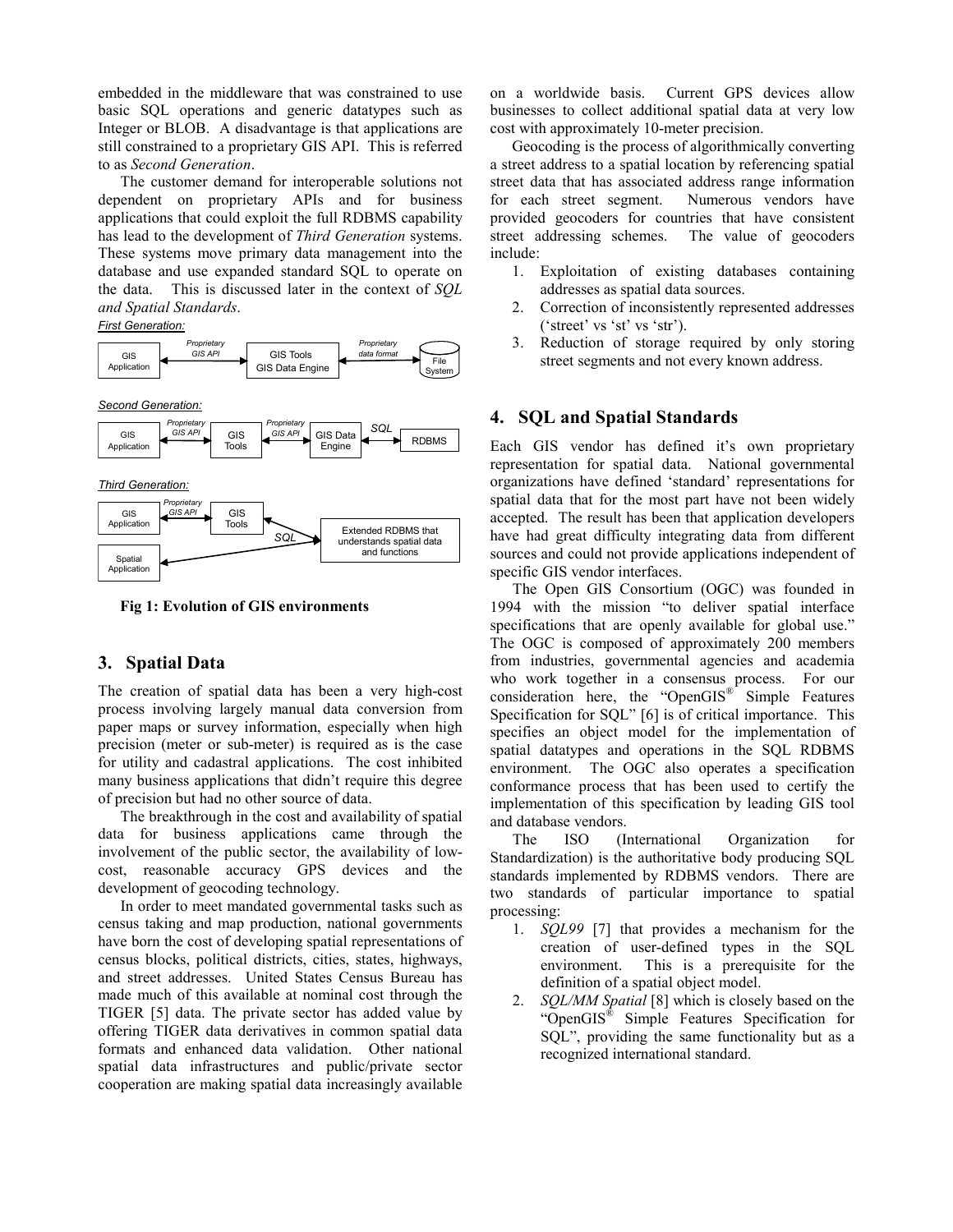## **5. DB2 Spatial Extender**

The DB2 Spatial Extender [9] brings together a number of key capabilities for supporting spatial processing within the domain of the RDBMS:

- 1. Standards-based geometry model using objectrelational technology.
- 2. Standards-based geometry functionality
- 3. Spatial indexing
- 4. Integration of geocoding
- 5. Import / export of common spatial data formats.
- 6. Integration of spatial administration and documentation with DB2 UDB.

Each of these capabilities will be addressed in more detail below.

#### **5.1 Standards-based geometry model**

The DB2 UDB object-relational capability allows a developer to define new user-defined structured types (UDT) composed of existing relational types, sub-types that inherit and extend user-defined types and to provide user-defined functions (UDF) at the appropriate levels in the type hierarchy. The DB2 Spatial Extender builds on this to define spatial datatypes and functions that conform to the ISO spatial standard.

One of the first steps is to create the user-defined types corresponding to each of the geometry types defined in the ISO spatial standard. It also creates all of the functions associated with the geometry types. This is all performed by invoking a stored procedure to spatiallyenable the database.

Figure 2 shows the type hierarchy that is created. The shaded boxes indicate types that are not instantiable, similar to an abstract class in object-oriented terminology. Non-instantiable types can be specified as database column types and can have functionality associated with them. For example, a column of type ST\_Geometry can contain values of ST\_Point, ST\_LineString, ST\_Polygon, etc. The unshaded boxes indicate types that can be directly instantiated.



**Fig 2 – Spatial datatypes** 

With this capability, we could define tables such as: CREATE TABLE STORES ( SNAME CHAR(20), REVENUE DOUBLE, TERRITORY ST\_POLYGON)

and CREATE TABLE CUSTOMERS ( CNAME CHAR(20), LOCATION ST\_POINT)

#### **5.2 Standards-based geometry functionality**

The ST Geometry type has associated with it 20 functions such as ST\_AsText, ST\_Distance, ST Intersects, etc which are applicable to all sub-types. Each of the subtypes has additional type specific functionality. For example, ST\_Polygon has functions such as ST\_Area and ST\_Centroid that are specific to this type.

If we wanted to get a list of customers within the territory of each store ordered by store revenue, we could write an SQL query like:

SELECT SNAME, CNAME FROM CUSTOMERS, STORES WHERE ST\_Intersects(TERRITORY,LOCATION)=1 ORDER BY REVENUE

Constructor functions are provided to easily create geometry values from standard datatypes. For example:

1. ST\_Point(-73.5, 42.3)

or

2. ST\_LineFromText('linestring(10 10, 20 20)')

The first example creates an ST\_Point value from two numeric values representing the longitude and latitude.

The second example creates an ST\_LineString value using what is defined in the OGC and ISO standards as the "well-known text" representation for each of the geometry types, a character string containing coordinate pairs.

Similarly, any geometry can be returned to the application as a character string in "well-known text" by using the method ST\_AsText.

#### **5.3 Spatial indexing**

The multi-dimensional nature of spatial data is not amenable to efficient indexing by directly using the B-tree commonly used for alphanumeric data in RDBMS.

There are many indexing approaches for spatial data, the most common of which include "grid" (used by DB2 Spatial Extender), "quadtree" and "R-tree" which attempt to cluster spatial data by proximity.

Although the Second Generation and Third Generation GIS environments both use the same types of spatial indexing, by implementing the spatial index within the RDBMS, it is possible to incorporate this index knowledge into the query optimization, as implemented in DB2 UDB V7. This can result in significantly better query performance.